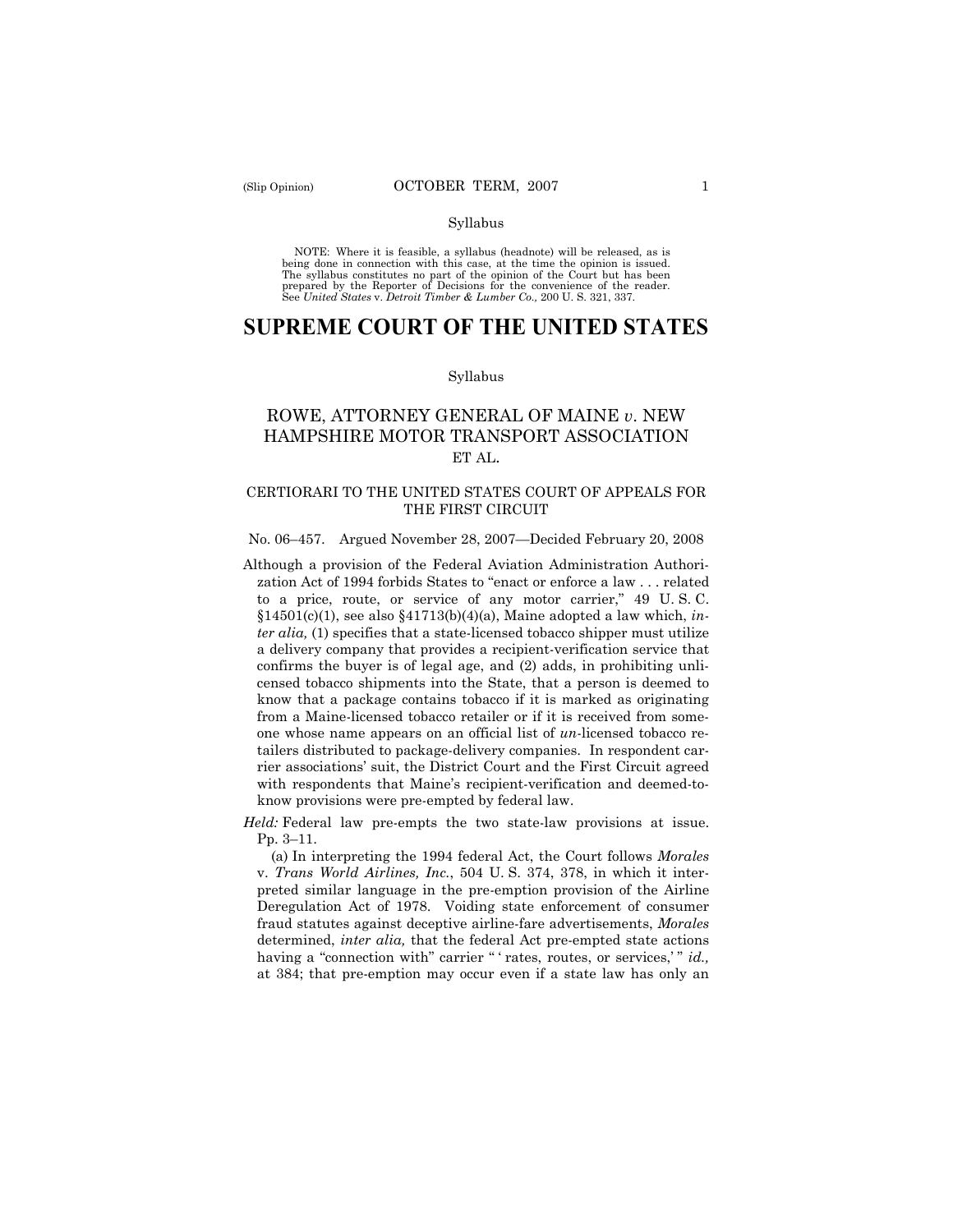#### Syllabus

indirect effect on rates, routes, or services, *id.,* at 386; and that preemption occurs at least where state laws have a "significant impact" related to Congress' deregulatory and pre-emption-related objectives, *id.*, at 390. The Court also emphasized that the airline Act's overarching goal of helping assure that transportation rates, routes, and services reflects maximum reliance on competitive market forces, *id.,*  at 378, and stated that federal law might not pre-empt state laws affecting fares only tenuously, remotely, or peripherally, but did not say where, or how, it would draw the line on "borderline" questions, *id.,* at 390. Pp. 3–5.

(b) In light of *Morales,* the Maine laws at issue are pre-empted. In regulating delivery service procedures, the recipient-verification provision focuses on trucking and similar services, thereby creating a direct "connection with" motor carrier services. See 504 U. S., at 384. It also has a "significant" and adverse "impact" in respect to the federal Act's ability to achieve its pre-emption-related objectives, *id.,* at 390, because it requires carriers to offer a system of services that the market does not now provide (and which the carriers would prefer not to offer). Even were that not so, the law would freeze into place services that carriers might prefer to discontinue in the future, thereby producing the very effect the federal law sought to avoid, *i.e.,*  a State's direct substitution of its own governmental commands for "competitive market forces" in determining (to a significant degree) the services that motor carriers will provide. *Id.,* at 378. Maine's deemed-to-know provision applies yet more directly to motor carrier services by creating a conclusive presumption of carrier knowledge that a shipment contains tobacco in the specified circumstances. That presumption means that the law imposes civil liability upon the carrier, not simply for its knowing transport of (unlicensed) tobacco, but for the carrier's *failure sufficiently to examine every package.* The provision thus requires the carrier to check each shipment for certain markings and to compare it against the list of proscribed shippers, thereby directly regulating a significant aspect of the motor carrier's package pick-up and delivery service and creating the kind of statemandated regulation that the federal Act pre-empts. Pp. 5–7.

(c) Maine's primary arguments for an exception from preemption—that its laws help prevent minors from obtaining cigarettes and thereby protect its citizens' public health—are unavailing. The federal law does not create a public health exception, but, to the contrary, explicitly lists a set of exceptions that do not include public health. See, *e.g.,* §§14501(c)(2) to (c)(3). Nor does its legislative history mention specific state enforcement methods or suggest that Congress made a firm judgment about, or even focused upon, the issue here. Maine's inability to find significant support for such an excep-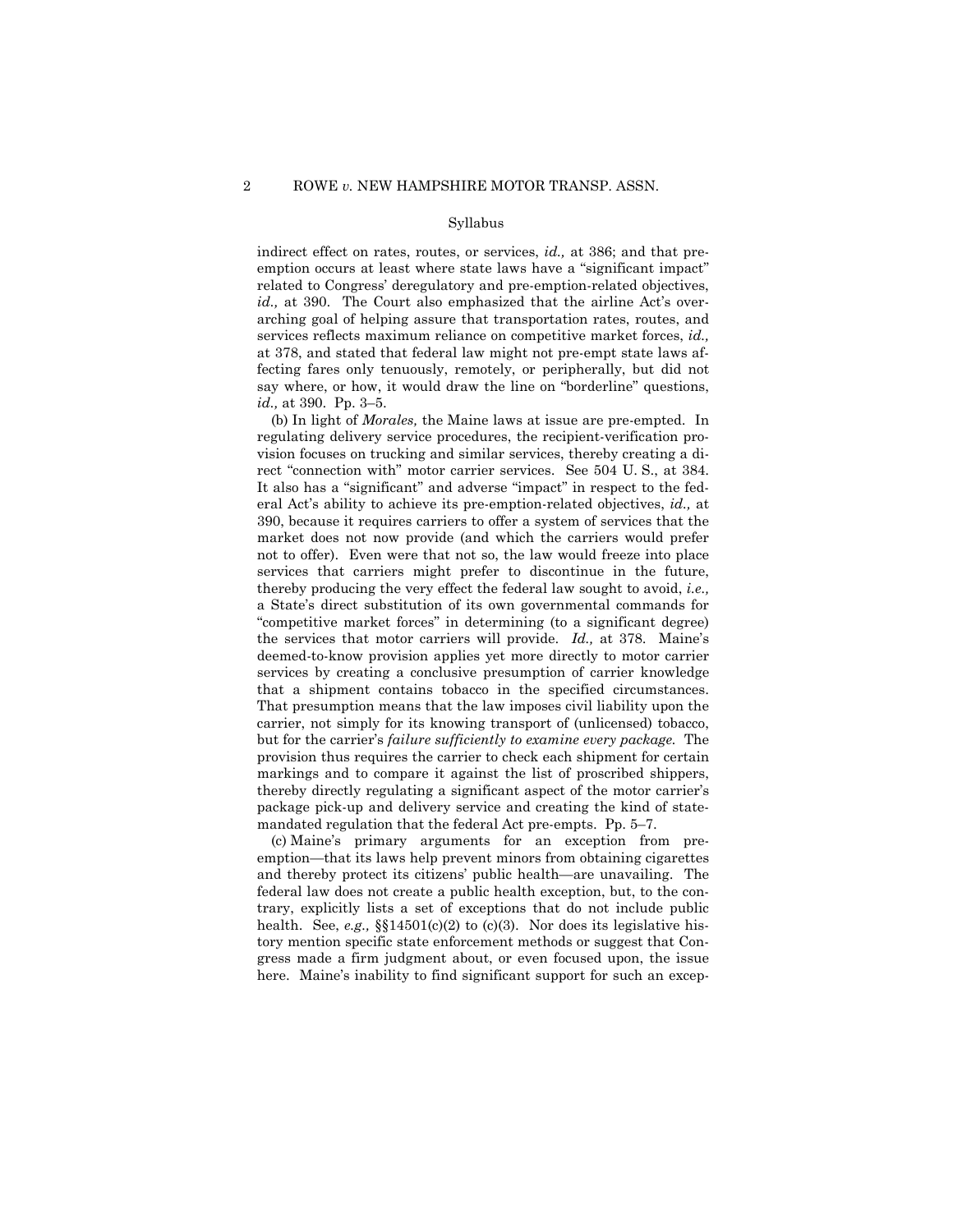## Syllabus

tion is not surprising, given the number of States through which carriers travel, the number of products carried, the variety of potential adverse public health effects, the many different kinds of regulatory rules potentially available, and the difficulty of finding a legal criterion for separating permissible from impermissible public-healthoriented regulations. Although federal law does not generally preempt state public health regulation, the state laws at issue are not general, their impact on carrier rates, routes, or services is significant, and their connection with trucking is not tenuous, remote, or peripheral: They aim directly at the carriage of goods, a commercial field where carriage by commercial motor vehicles plays a major role. From the perspective of pre-emption, this case is no more "borderline" than was *Morales.* Maine argues that to set aside its regulations will seriously harm its efforts to prevent minors from obtaining cigarettes, but the Solicitor General points to other legislative alternatives available to the State. Regardless, given *Morales'* holding that federal law pre-empts state consumer-protection laws, federal law must also pre-empt Maine's efforts directly to regulate carrier services. Pp. 7–11.

448 F. 3d 66, affirmed.

BREYER, J., delivered the opinion of the Court, in which ROBERTS, C. J., and STEVENS, KENNEDY, SOUTER, THOMAS, GINSBURG, and ALITO, JJ., joined, and in which SCALIA, J., joined in part. GINSBURG, J., filed a concurring opinion. SCALIA, J., filed an opinion concurring in part.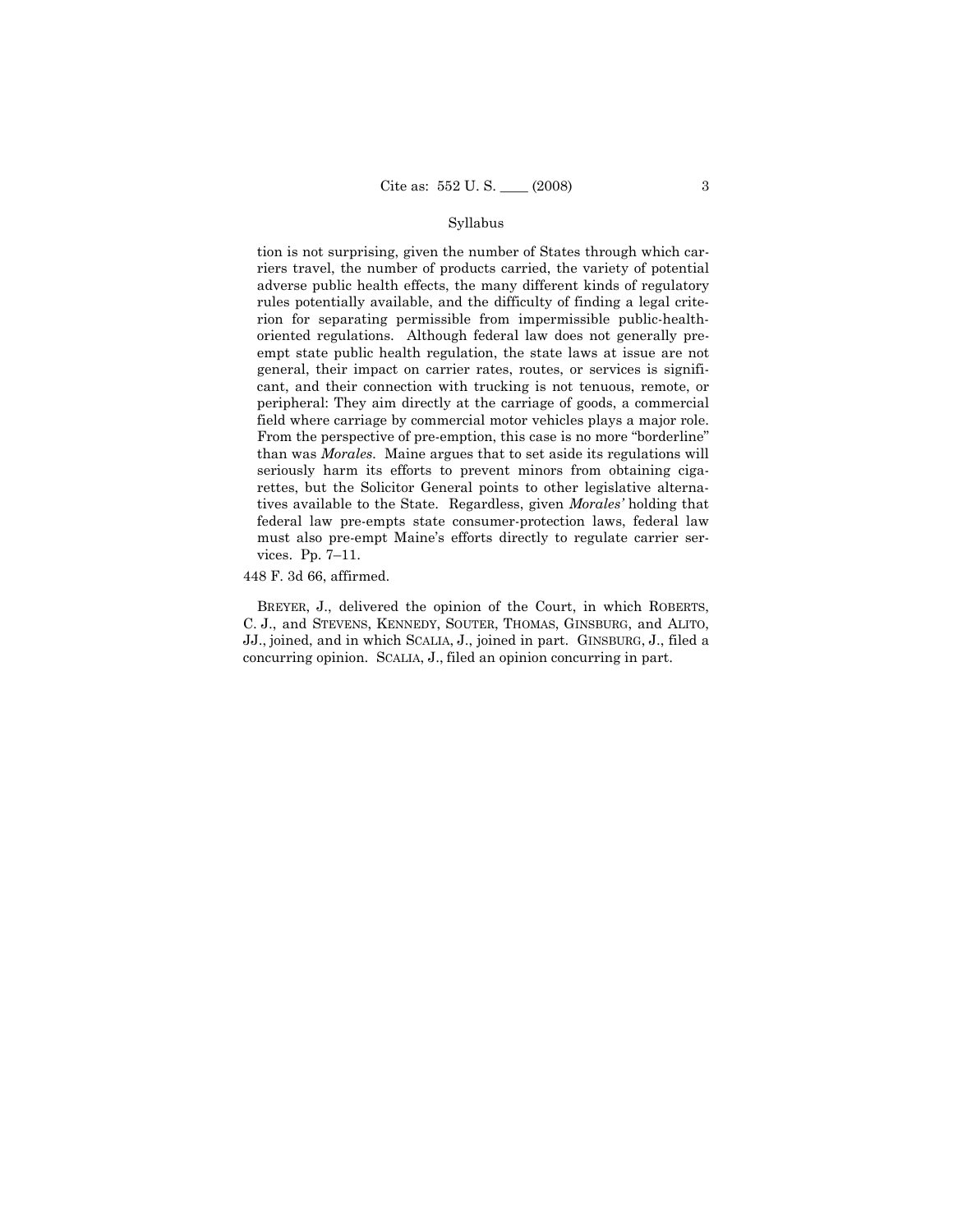NOTICE: This opinion is subject to formal revision before publication in the preliminary print of the United States Reports. Readers are requested to notify the Reporter of Decisions, Supreme Court of the United States, Washington, D. C. 20543, of any typographical or other formal errors, in order that corrections may be made before the preliminary print goes to press.

## $\frac{1}{2}$  ,  $\frac{1}{2}$  ,  $\frac{1}{2}$  ,  $\frac{1}{2}$  ,  $\frac{1}{2}$  ,  $\frac{1}{2}$  ,  $\frac{1}{2}$ **SUPREME COURT OF THE UNITED STATES**

#### $\frac{1}{2}$  ,  $\frac{1}{2}$  ,  $\frac{1}{2}$  ,  $\frac{1}{2}$  ,  $\frac{1}{2}$  ,  $\frac{1}{2}$ No. 06–457

## G. STEVEN ROWE, ATTORNEY GENERAL OF MAINE, PETITIONER *v.* NEW HAMPSHIRE MOTOR TRANSPORT ASSOCIATION ET AL.

## ON WRIT OF CERTIORARI TO THE UNITED STATES COURT OF APPEALS FOR THE FIRST CIRCUIT

## [February 20, 2008]

## JUSTICE BREYER delivered the opinion of the Court.

We here consider whether a federal statute that prohibits States from enacting any law "related to" a motor carrier "price, route, or service" pre-empts two provisions of a Maine tobacco law, which regulate the delivery of tobacco to customers within the State. 49 U. S. C. §§14501(c)(1), 41713(b)(4)(A); see Me. Rev. Stat. Ann., Tit. 22, §§1555–C(3)(C), 1555–D (second sentence) (2004). We hold that the federal law pre-empts both provisions.

## I A

In 1978, Congress "determin[ed] that 'maximum reliance on competitive market forces'" would favor lower airline fares and better airline service, and it enacted the Airline Deregulation Act. *Morales* v. *Trans World Airlines, Inc.*, 504 U. S. 374, 378 (1992) (quoting 49 U. S. C. App. §1302(a)(4) (1988 ed.)); see 92 Stat. 1705. In order to "ensure that the States would not undo federal deregulation with regulation of their own," that Act "included a pre-emption provision" that said "no State . . . shall enact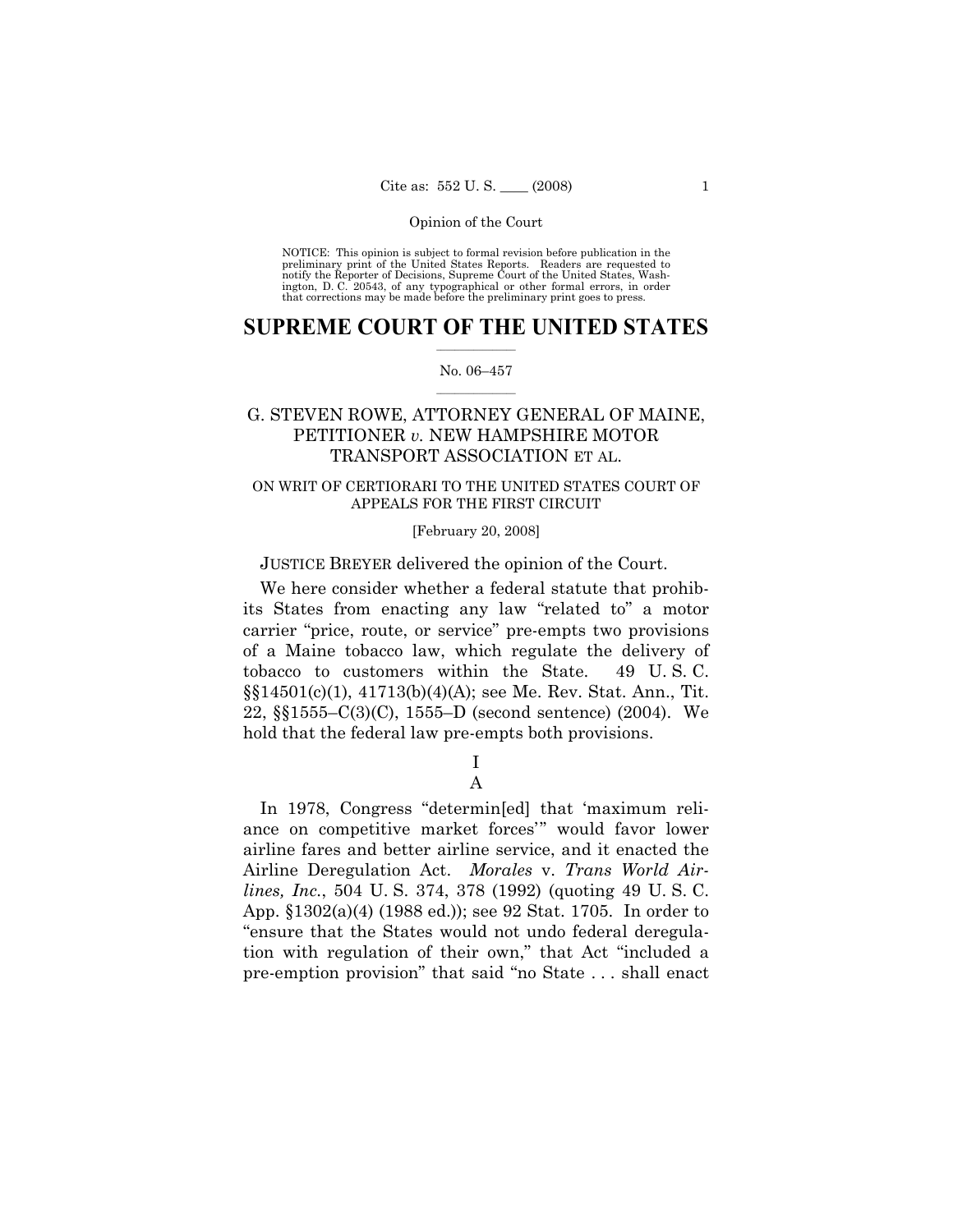or enforce any law . . . relating to rates, routes, or services of any air carrier." *Morales*, *supra*, at 378; 49 U. S. C. App. §1305(a)(1) (1988 ed.).

In 1980, Congress deregulated trucking. See Motor Carrier Act of 1980, 94 Stat. 793. And a little over a decade later, in 1994, Congress similarly sought to pre-empt state trucking regulation. See Federal Aviation Administration Authorization Act of 1994, 108 Stat. 1605–1606; see also ICC Termination Act of 1995, 109 Stat. 899. In doing so, it borrowed language from the Airline Deregulation Act of 1978 and wrote into its 1994 law language that says: "[A] State . . . may not enact or enforce a law . . . related to a price, route, or service of any motor carrier . . . with respect to the transportation of property." 49 U. S. C.  $$14501(c)(1);$  see also  $$41713(b)(4)(A)$  (similar provision for combined motor-air carriers).

The State of Maine subsequently adopted An Act To Regulate the Delivery and Sales of Tobacco Products and To Prevent the Sale of Tobacco Products to Minors, 2003 Me. Acts p. 1089, two sections of which are relevant here. The first section forbids anyone other than a Mainelicensed tobacco retailer to accept an order for delivery of tobacco. Me. Rev. Stat. Ann., Tit. 22,  $\S1555-C(1)$ . It then adds that, when a licensed retailer accepts an order and ships tobacco, the retailer must "utilize a delivery service" that provides a special kind of *recipient-verification* service. §1555–C(3)(C). The delivery service must make certain that (1) the person who bought the tobacco is the person to whom the package is addressed; (2) the person to whom the package is addressed is of legal age to purchase tobacco; (3) the person to whom the package is addressed has himself or herself signed for the package; and (4) the person to whom the package is addressed, if under the age of 27, has produced a valid government-issued photo identification with proof of age. *Ibid.* Violations are punishable by civil penalties. See  $\S$ §1555–C(3)(E) to C(3)(F)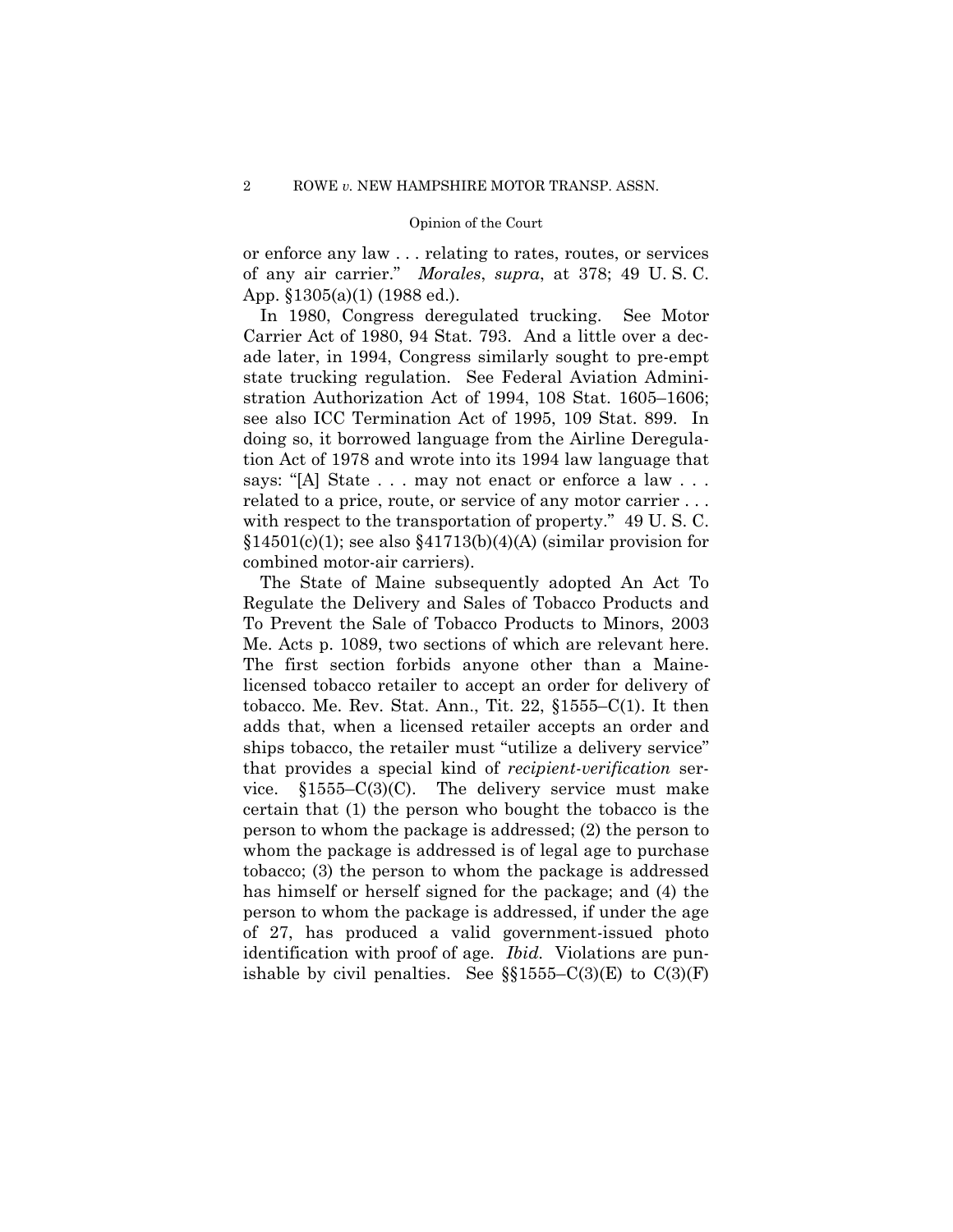(first offense up to \$1,500; subsequent offenses up to \$5,000).

The second section forbids any person "knowingly" to "transport" a "tobacco product" to "a person" in Maine unless either the sender or the receiver has a Maine license. §1555–D. It then adds that a "person is *deemed to know* that a package contains a tobacco product" (1) if the package is marked as containing tobacco and displays the name and license number of a Maine-licensed tobacco retailer; or (2) if the person receives the package from someone whose name appears on a list of *un*-licensed tobacco retailers that Maine's Attorney General distributes to various package-delivery companies. *Ibid.* (emphasis added); see also  $\S1555-C(3)(B)$ , 1555–D(1). Violations are again punishable by civil penalties. §1555–D(2) (up to \$1,500 per violation against violator and/or violator's employer).

B

Respondents, several transport carrier associations, brought this lawsuit in federal court, claiming that federal law pre-empts several sections of Maine's statute. The District Court held (among other things) that federal law pre-empts the portions of the two sections we have described, namely the "recipient-verification" provision  $(\S1555-C(3)(C))$  and the "deemed to know" provision (the second sentence of §1555–D). See 377 F. Supp. 2d 197, 220 (Me. 2005). On appeal, the Court of Appeals for the First Circuit agreed that federal law pre-empted the two provisions. 448 F. 3d 66, 82 (2006). We granted certiorari to review these determinations. 551 U.S.  $\qquad$  (2007).

# II

A

In *Morales*, this Court interpreted the pre-emption provision in the Airline Deregulation Act of 1978. See 504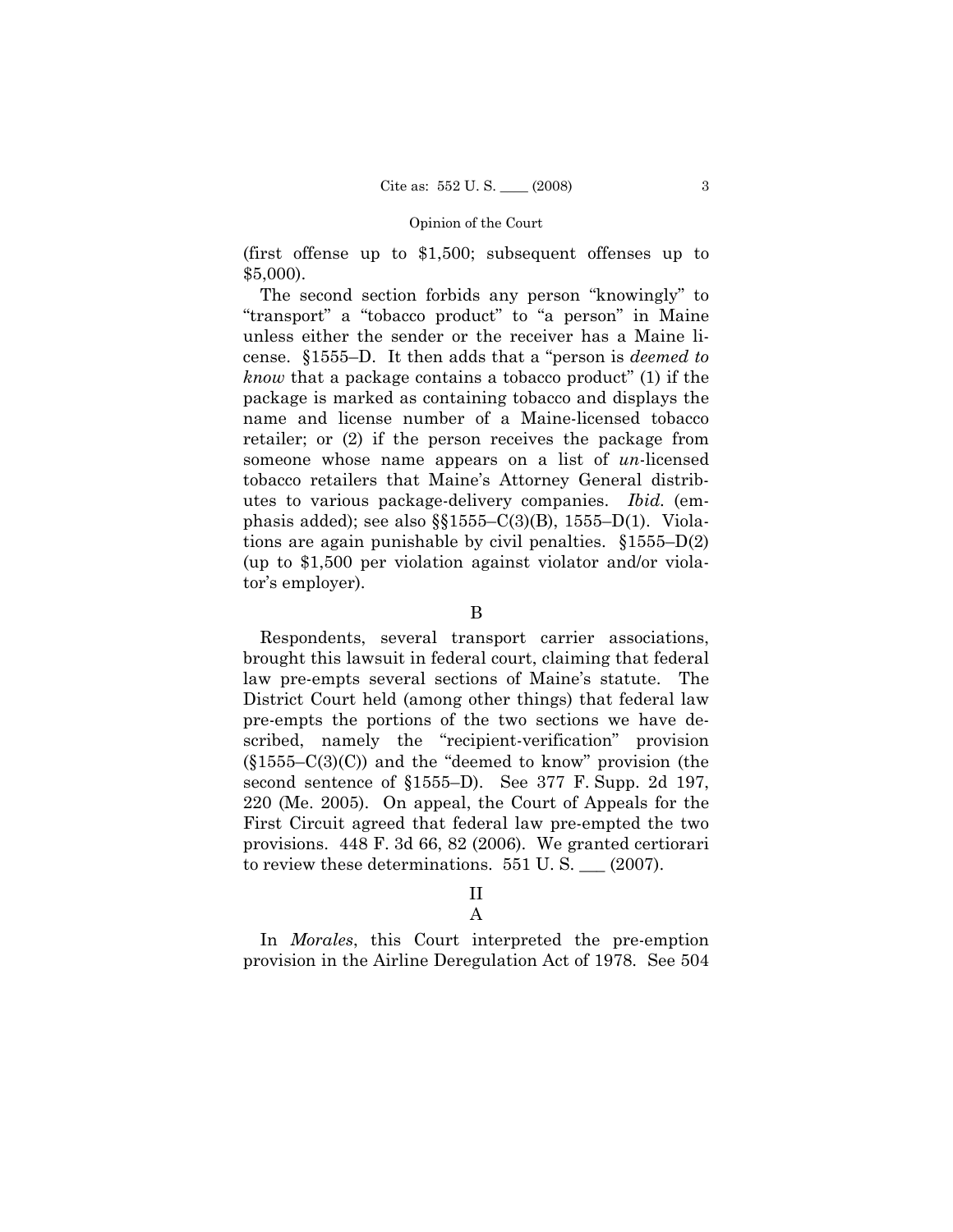U. S., at 378. And we follow *Morales* in interpreting similar language in the 1994 Act before us here. We have said that "when judicial interpretations have settled the meaning of an existing statutory provision, repetition of the same language in a new statute indicates, as a general matter, the intent to incorporate its judicial interpretations as well." *Merrill Lynch, Pierce, Fenner & Smith Inc.*  v. *Dabit*, 547 U. S. 71, 85 (2006) (internal quotation marks and alterations omitted). Here, the Congress that wrote the language before us copied the language of the aircarrier pre-emption provision of the Airline Deregulation Act of 1978. Compare 49 U. S. C. §§14501(c)(1), 41713(b)(4)(A), with 49 U. S. C. App. §1305(a)(1) (1988 ed.); see also H. R. Conf. Rep. No. 103–677, pp. 82–83, 85 (1994) (hereinafter H. R. Conf. Rep.). And it did so fully aware of this Court's interpretation of that language as set forth in *Morales*. See H. R. Conf. Rep., at 83 (motor carriers will enjoy "the identical intrastate preemption of prices, routes and services as that originally contained in" the Airline Deregulation Act); *ibid.* (expressing agreement with "the broad preemption interpretation adopted by the United States Supreme Court in *Morales*"); *id.*, at 85.

In *Morales*, the Court determined: (1) that "[s]tate enforcement actions *having a connection with, or reference to*" carrier "'rates, routes, or services' are pre-empted," 504 U. S., at 384 (emphasis added); (2) that such pre-emption may occur even if a state law's effect on rates, routes or services "is only indirect," *id.,* at 386 (internal quotation marks omitted); (3) that, in respect to pre-emption, it makes no difference whether a state law is "consistent" or "inconsistent" with federal regulation, *id.,* at 386–387 (emphasis deleted); and (4) that pre-emption occurs at least where state laws have a "significant impact" related to Congress' deregulatory and pre-emption-related objectives, *id.,* at 390. The Court described Congress' overarching goal as helping assure transportation rates, routes,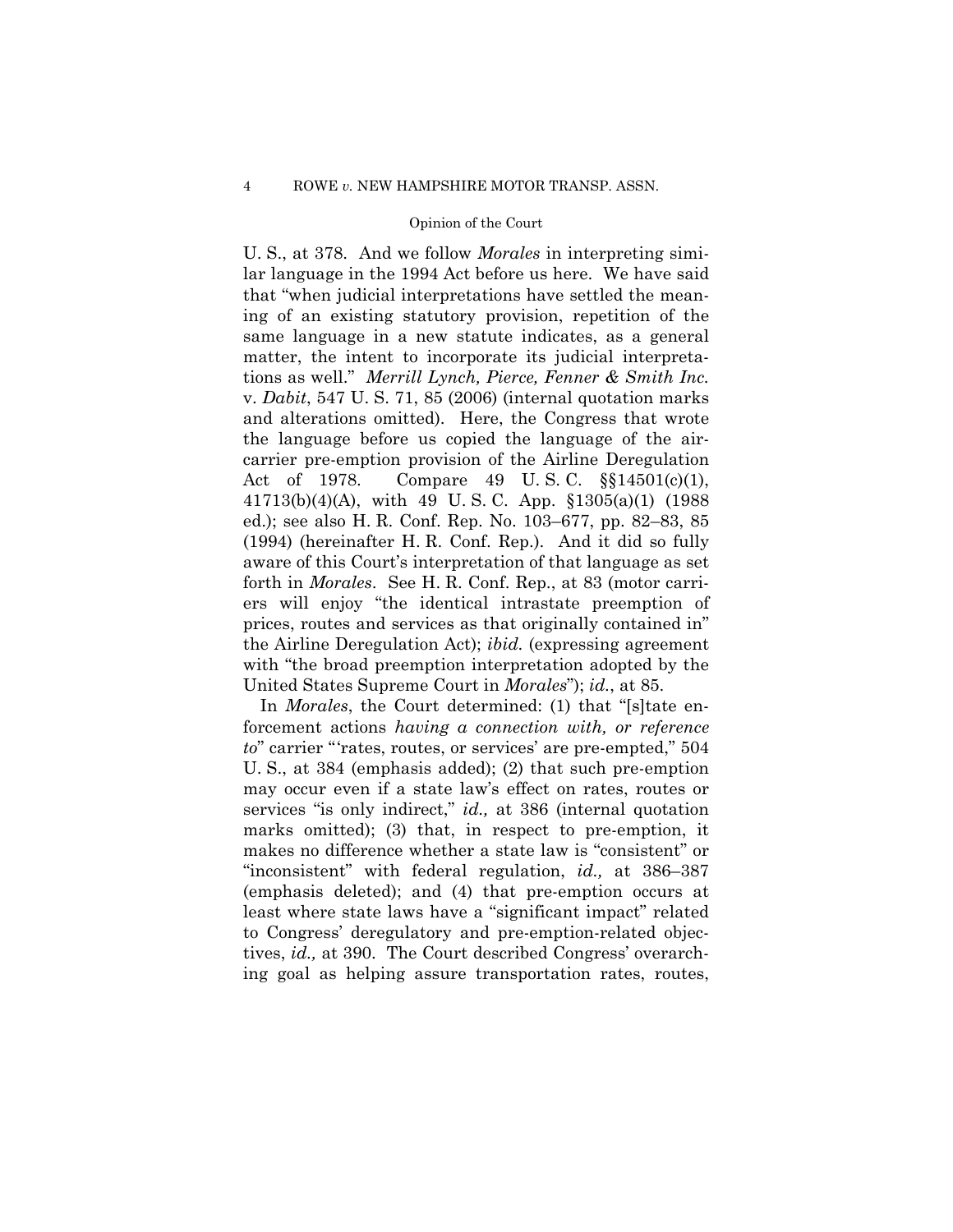and services that reflect "maximum reliance on competitive market forces," thereby stimulating "efficiency, innovation, and low prices," as well as "variety" and "quality." *Id.,* at 378 (internal quotation marks omitted). *Morales*  held that, given these principles, federal law pre-empts States from enforcing their consumer-fraud statutes against deceptive airline-fare advertisements. *Id.,* at 391. See *American Airlines, Inc.* v. *Wolens*, 513 U. S. 219, 226– 228 (1995) (federal law pre-empts application of a State's general consumer-protection statute to an airline's frequent flyer program).

Finally, *Morales* said that federal law might not preempt state laws that affect fares in only a "tenuous, remote, or peripheral ... manner," such as state laws forbidding gambling. 504 U. S., at 390 (internal quotation marks omitted). But the Court did not say where, or how, "it would be appropriate to draw the line," for the state law before it did not "present a borderline question." *Ibid.*  (internal quotation marks omitted); see also *Wolens*, *supra*, at 226.

In light of *Morales,* we find that federal law pre-empts the Maine laws at issue here. Section 1555–C(3)(C) of the Maine statute forbids licensed tobacco retailers to employ a "delivery service" unless that service follows particular delivery procedures. Me. Rev. Stat. Ann., Tit. 22, §1555–  $C(3)(C)$ . In doing so, it focuses on trucking and other motor carrier services (which make up a substantial portion of all "delivery services," §1551(1–C)), thereby creating a direct "connection with" motor carrier services. See *Morales*, 504 U. S., at 384.

At the same time, the provision has a "significant" and adverse "impact" in respect to the federal Act's ability to achieve its pre-emption-related objectives. *Id.,* at 390. The Solicitor General and the carrier associations claim

B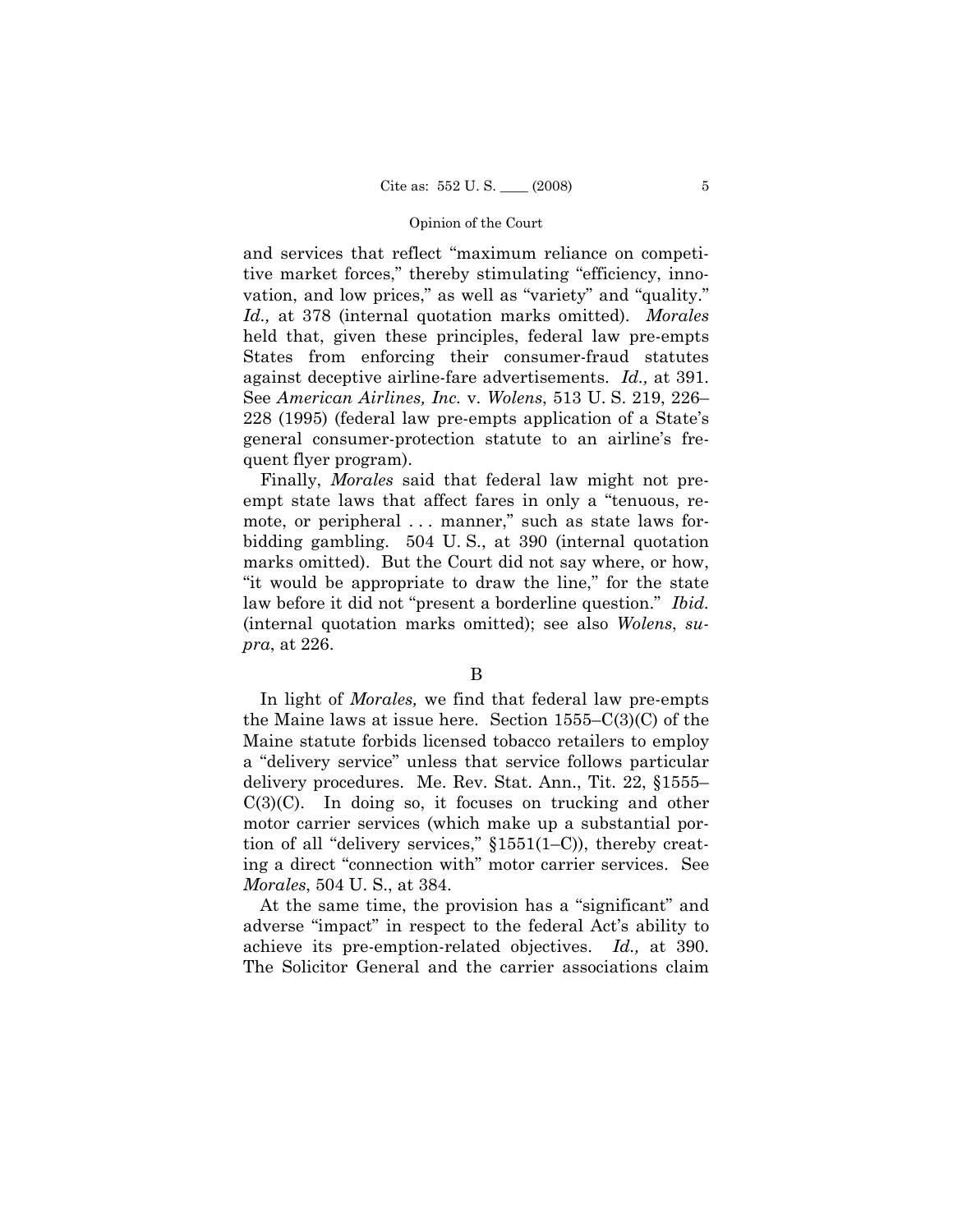(and Maine does not deny) that the law will require carriers to offer a system of services that the market does not now provide (and which the carriers would prefer not to offer). And even were that not so, the law would freeze into place services that carriers might prefer to discontinue in the future. The Maine law thereby produces the very effect that the federal law sought to avoid, namely, a State's direct substitution of its own governmental commands for "competitive market forces" in determining (to a significant degree) the services that motor carriers will provide. *Id.,* at 378 (internal quotation marks omitted).

We concede that the regulation here is less "direct" than it might be, for it tells *shippers* what to choose rather than *carriers* what to do. Nonetheless, the effect of the regulation is that carriers will have to offer tobacco delivery services that differ significantly from those that, in the absence of the regulation, the market might dictate. And that being so, "treating sales restrictions and purchase restrictions differently for pre-emption purposes would make no sense." *Engine Mfrs. Assn.* v. *South Coast Air Quality Management Dist.*, 541 U. S. 246, 255 (2004). If federal law pre-empts state efforts to regulate, and consequently to affect, the advertising *about* carrier rates and services at issue in *Morales,* it must pre-empt Maine's efforts to regulate carrier delivery services themselves.

Section 1555–D's "deemed to know" provision applies yet more directly to motor carrier services. The provision creates a conclusive presumption of carrier knowledge that a shipment contains tobacco when it is marked as originating from a Maine-licensed tobacco retailer or is sent by anyone Maine has specifically identified as an unlicensed tobacco retailer. That presumption means that the Maine law imposes civil liability upon the carrier, not simply for its knowing transport of (unlicensed) tobacco, but for the carrier's *failure sufficiently to examine every package.* The provision thus requires the carrier to check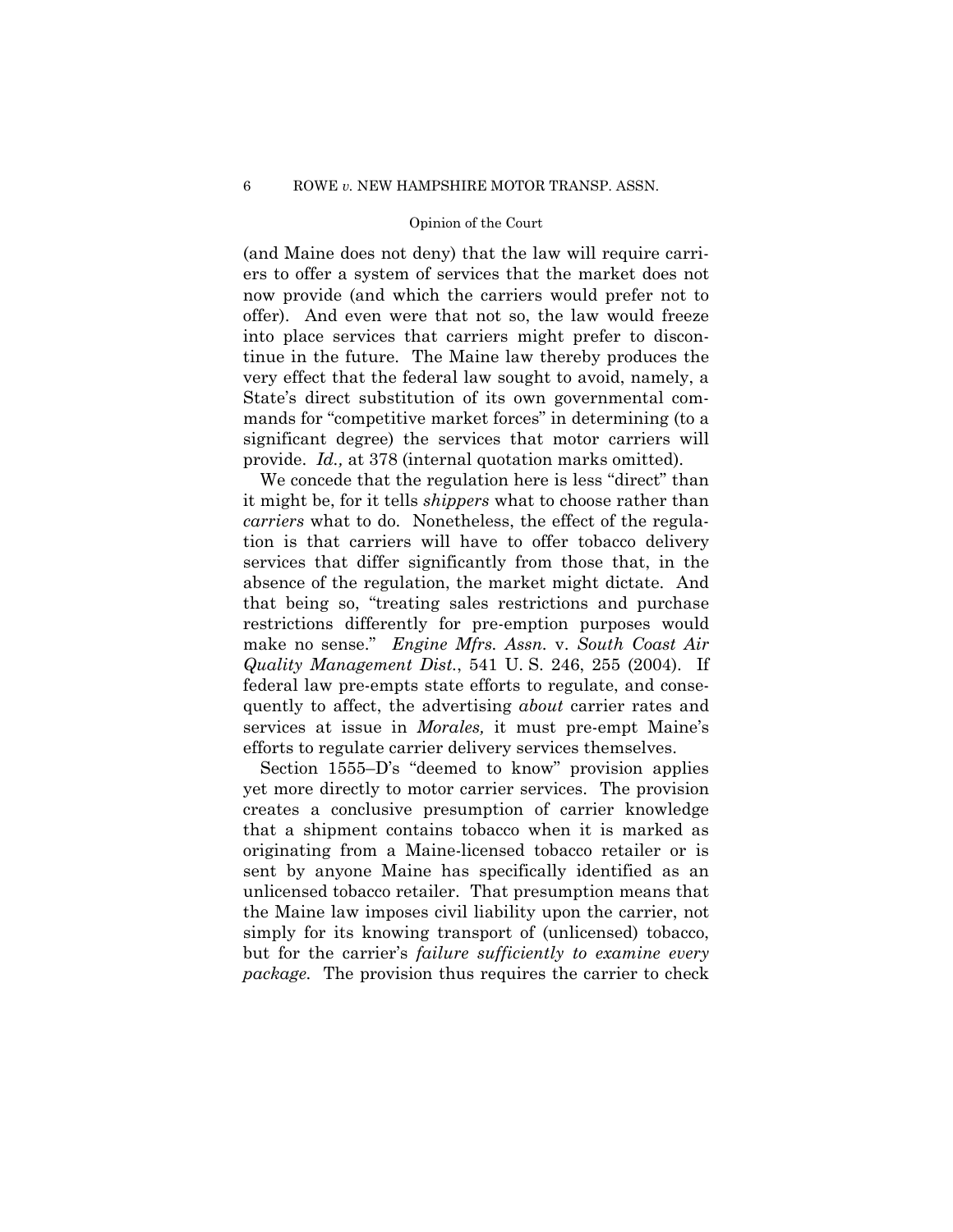each shipment for certain markings and to compare it against the Maine attorney general's list of proscribed shippers. And it thereby directly regulates a significant aspect of the motor carrier's package pick-up and delivery service. In this way it creates the kind of state-mandated regulation that the federal Act pre-empts.

Maine replies that the regulation will impose no significant additional costs upon carriers. But even were that so (and the carriers deny it), Maine's reply is off the mark. As with the recipient-verification provision, the "deemed to know" provision would freeze in place and immunize from competition a service-related system that carriers do not (or in the future might not) wish to provide. *Supra*, at 5–6. To allow Maine to insist that the carriers provide a special checking system would allow other States to do the same. And to interpret the federal law to permit these, and similar, state requirements could easily lead to a patchwork of state service-determining laws, rules, and regulations. That state regulatory patchwork is inconsistent with Congress' major legislative effort to leave such decisions, where federally unregulated, to the competitive marketplace. See H. R. Conf. Rep., at 87. If federal law pre-empts state regulation of the details of an air carrier's frequent flyer program, a program that primarily *promotes*  carriage, see *Wolens*, *supra*, at 226–228*,* it must pre-empt state regulation of the essential details of a motor carrier's system for picking-up, sorting, and carrying goods essential details of the carriage itself.

## $\mathcal{C}$

Maine's primary arguments focus upon the *reason why* it has enacted the provisions in question. Maine argues for an exception from pre-emption on the ground that its laws help it prevent minors from obtaining cigarettes. In Maine's view, federal law does not pre-empt a State's efforts to protect its citizens' public health, particularly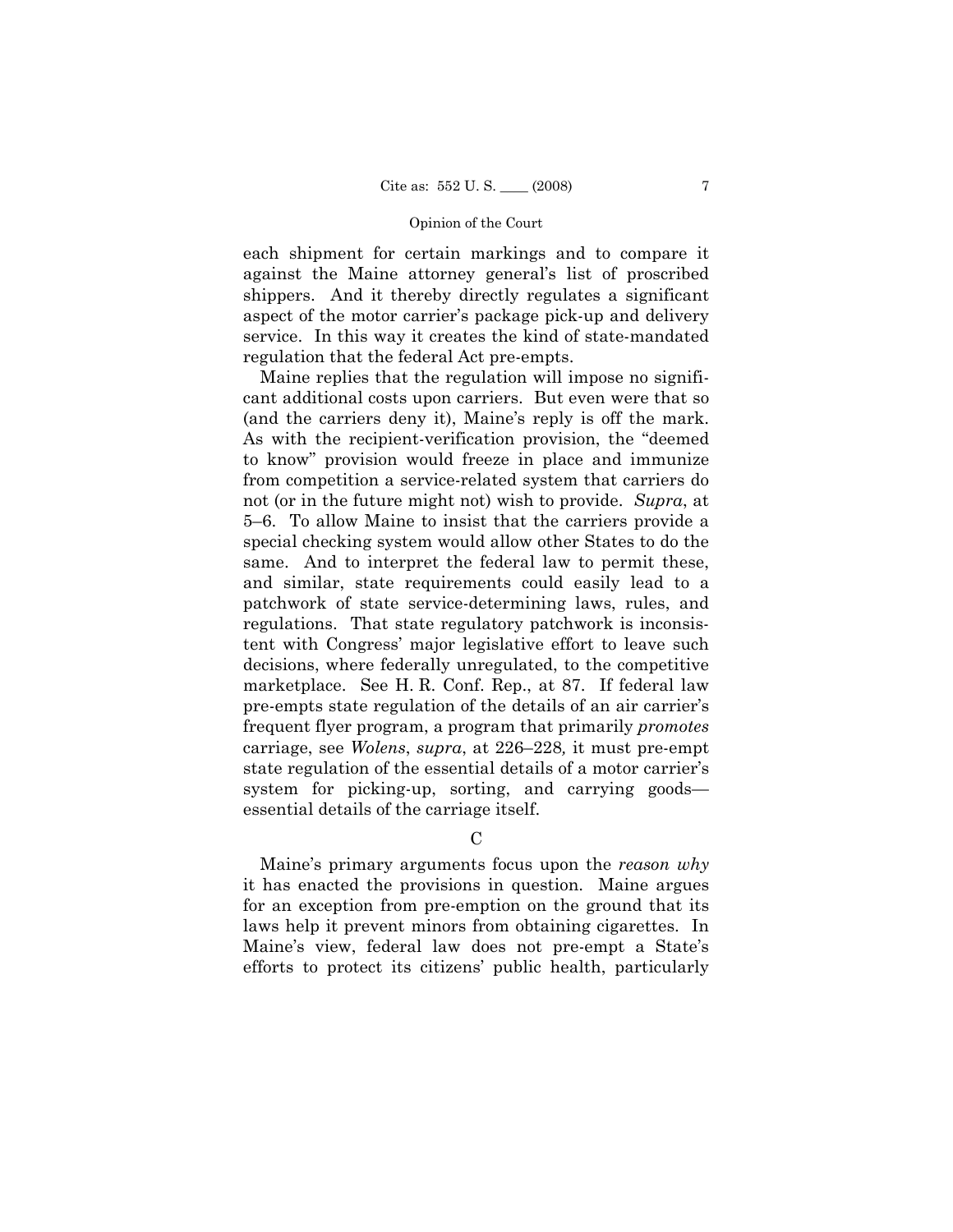when those laws regulate so dangerous an activity as underage smoking.

Despite the importance of the public health objective, we cannot agree with Maine that the federal law creates an exception on that basis, exempting state laws that it would otherwise pre-empt. The Act says nothing about a public health exception. To the contrary, it explicitly lists a set of exceptions (governing motor vehicle safety, certain local route controls, and the like), but the list says nothing about public health. See 49 U.S.C.  $\S$  $14501(c)(2)$  to  $(c)(3)$ ; see also  $$41713(b)(4)(B)$ . Maine suggests that the provision's history indicates that Congress' primary concern was not with the sort of law it has enacted, but instead with state "economic" regulation. See, *e.g.*, H. R. Conf. Rep., at 88; see also *Columbus* v. *Ours Garage & Wrecker Service, Inc.*, 536 U. S. 424, 440 (2002). But it is frequently difficult to distinguish between a State's "economic"-related and "health"-related motivations, see *infra*, at 9, and, indeed, the parties vigorously dispute Maine's actual motivation for the laws at issue here. Consequently, it is not surprising that Congress declined to insert the term "economic" into the operative language now before us, despite having at one time considered doing so. See S. Rep. No. 95–631, p. 171 (1978) (reprinting Senate bill).

Maine's argument for an implied "public health" or "tobacco" exception to federal pre-emption rests largely upon (1) legislative history containing a list of nine States, with laws resembling Maine's, that Congress thought did not regulate "intrastate prices, routes and services of motor carriers," see H. R. Conf. Rep., at 86; and (2) the Synar Amendment, a law that denies States federal funds unless they forbid sales of tobacco to minors, see 42 U. S. C.  $\S$  $300x-26(a)(1)$ , (b)(1). The legislative history, however, does not suggest Congress made a firm judgment about, or even focused upon, the issue now before us. And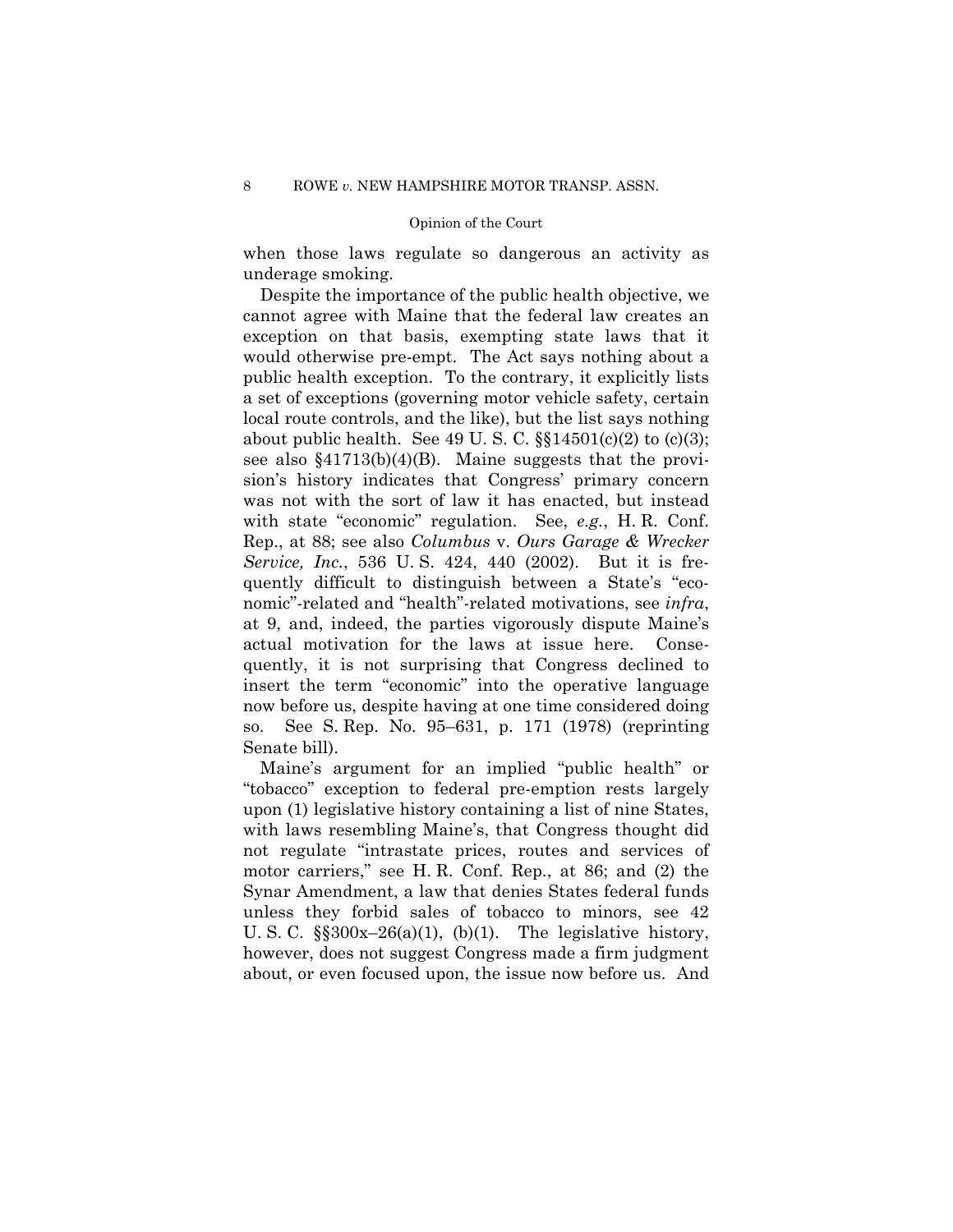the Synar Amendment nowhere mentions the particular state enforcement method here at issue; indeed, it does not mention specific state enforcement methods at all.

Maine's inability to find significant support for some kind of "public health" exception is not surprising. "Public health" does not define itself. Many products create "public health" risks of differing kind and degree. To accept Maine's justification in respect to a rule regulating services would legitimate rules regulating routes or rates for similar public health reasons. And to allow Maine directly to regulate carrier services would permit other States to do the same. Given the number of States through which carriers travel, the number of products, the variety of potential adverse public health effects, the many different kinds of regulatory rules potentially available, and the difficulty of finding a legal criterion for separating permissible from impermissible public-health-oriented regulations, Congress is unlikely to have intended an implicit general "public health" exception broad enough to cover even the shipments at issue here.

This is not to say that this federal law generally preempts state public health regulation: for instance, state regulation that broadly prohibits certain forms of conduct and affects, say, truckdrivers, only in their capacity as members of the public (*e.g.*, a prohibition on smoking in certain public places). We have said that federal law does not pre-empt state laws that affect rates, routes, or services in "too tenuous, remote, or peripheral a manner." *Morales*, 504 U. S., at 390 (internal quotation marks omitted). And we have written that the state laws whose "effect" is "forbidden" under federal law are those with a "*significant* impact" on carrier rates, routes, or services. *Id.,* at 388, 390 (emphasis added).

In this case, the state law is not general, it does not affect truckers solely in their capacity as members of the general public, the impact is significant, and the connec-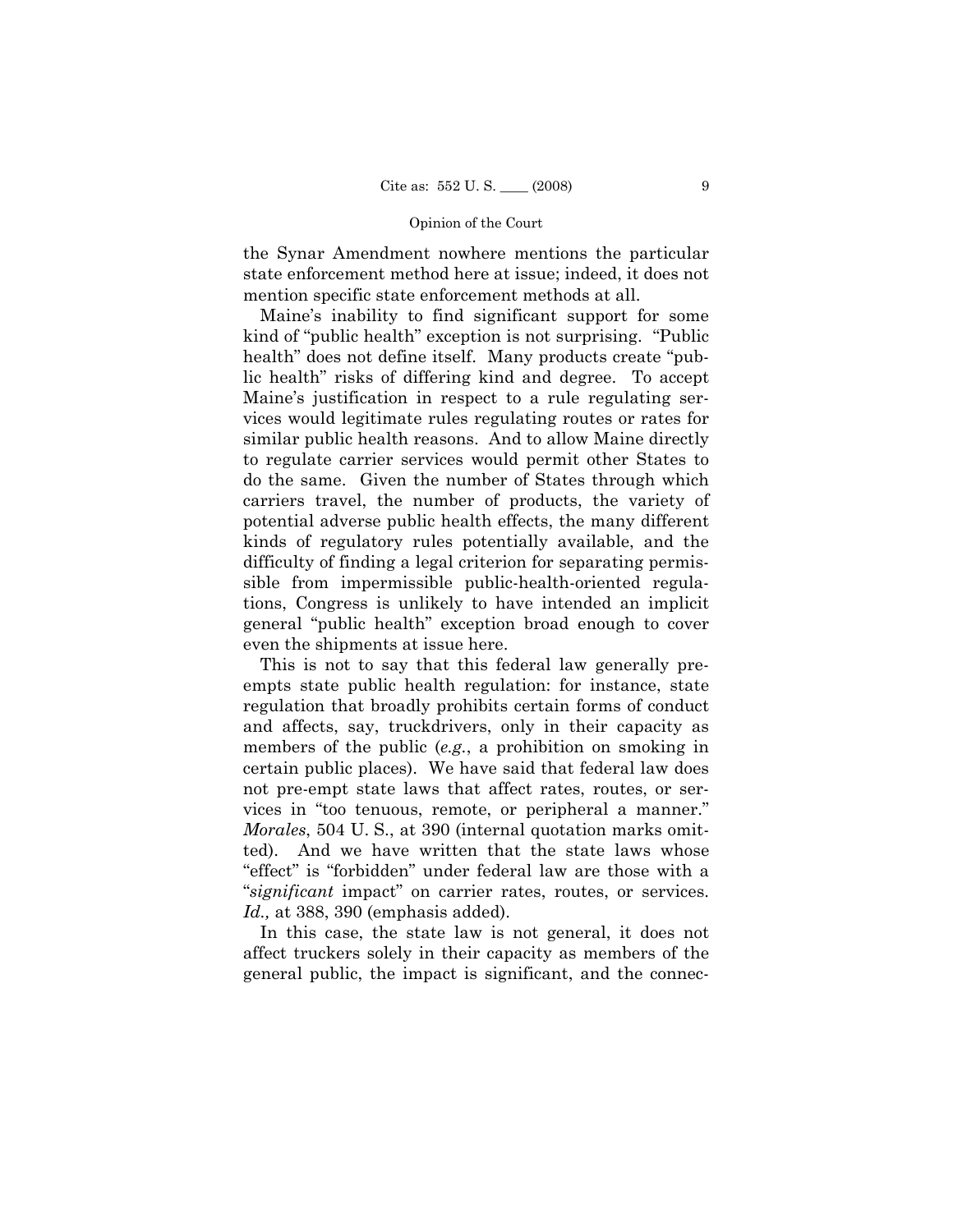tion with trucking is not tenuous, remote, or peripheral. The state statutes aim directly at the carriage of goods, a commercial field where carriage by commercial motor vehicles plays a major role. The state statutes require motor carrier operators to perform certain services, thereby limiting their ability to provide incompatible alternative services; and they do so simply because the State seeks to enlist the motor carrier operators as allies in its enforcement efforts. Given these circumstances, from the perspective of pre-emption, this case is no more "borderline" than was *Morales. Id.,* at 390 (internal quotation marks omitted); see also *Wolens*, 513 U. S., at 226.

Maine adds that it possesses legal authority to prevent *any* tobacco shipments from entering into or moving within the State, and that the broader authority must encompass the narrower authority to regulate the *manner*  of tobacco shipments. But even assuming purely for argument's sake that Maine possesses the broader authority, its conclusion does not follow. To accept that conclusion would permit Maine to regulate carrier routes, carrier rates, and carrier services, all on the ground that such regulation would not restrict carriage of the goods as seriously as would a total ban on shipments. And it consequently would severely undermine the effectiveness of Congress' pre-emptive provision. Indeed, it would create the very exception that we have just rejected, extending that exception to all other products a State might ban. We have explained why we do not believe Congress intended that result. *Supra*, at 7–10.

Finally, Maine says that to set aside its regulations will seriously harm its efforts to prevent cigarettes from falling into the hands of minors. The Solicitor General denies that this is so. He suggests that Maine, like other States, can prohibit all persons from providing tobacco products to minors (as it already has, see Me. Rev. Stat. Ann., Tit. 22,  $\S1555-B(2)$  (Supp. 2007)); that it can ban all non-face-to-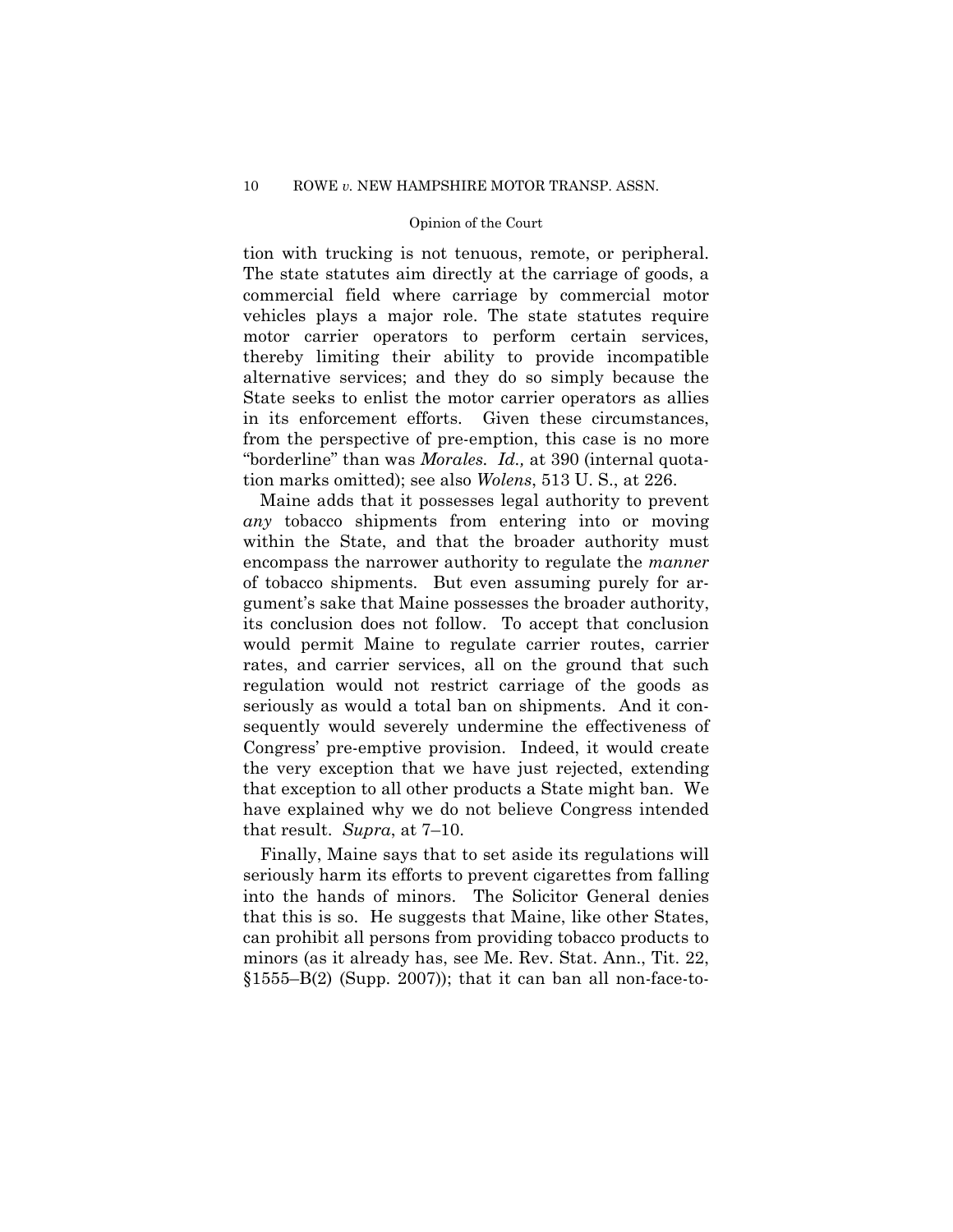face sales of tobacco; that it might pass other laws of general (non-carrier-specific) applicability; and that it can, if necessary, seek appropriate federal regulation (see, *e.g.*, H. R. 4081, 110th Cong., 1st Sess. (2007) (proposed bill regulating tobacco shipment); H. R. 4128, 110th Cong., 1st Sess., §§1411–1416, pp. 577–583 (2007) (proposed bill providing criminal penalties for trafficking in contraband tobacco)). Regardless, given *Morales,* where the Court held that federal law pre-empts state consumer-protection laws, we find that federal law must also pre-empt Maine's efforts directly to regulate carrier services.

For these reasons, the judgment of the Court of Appeals is affirmed.

*It is so ordered.*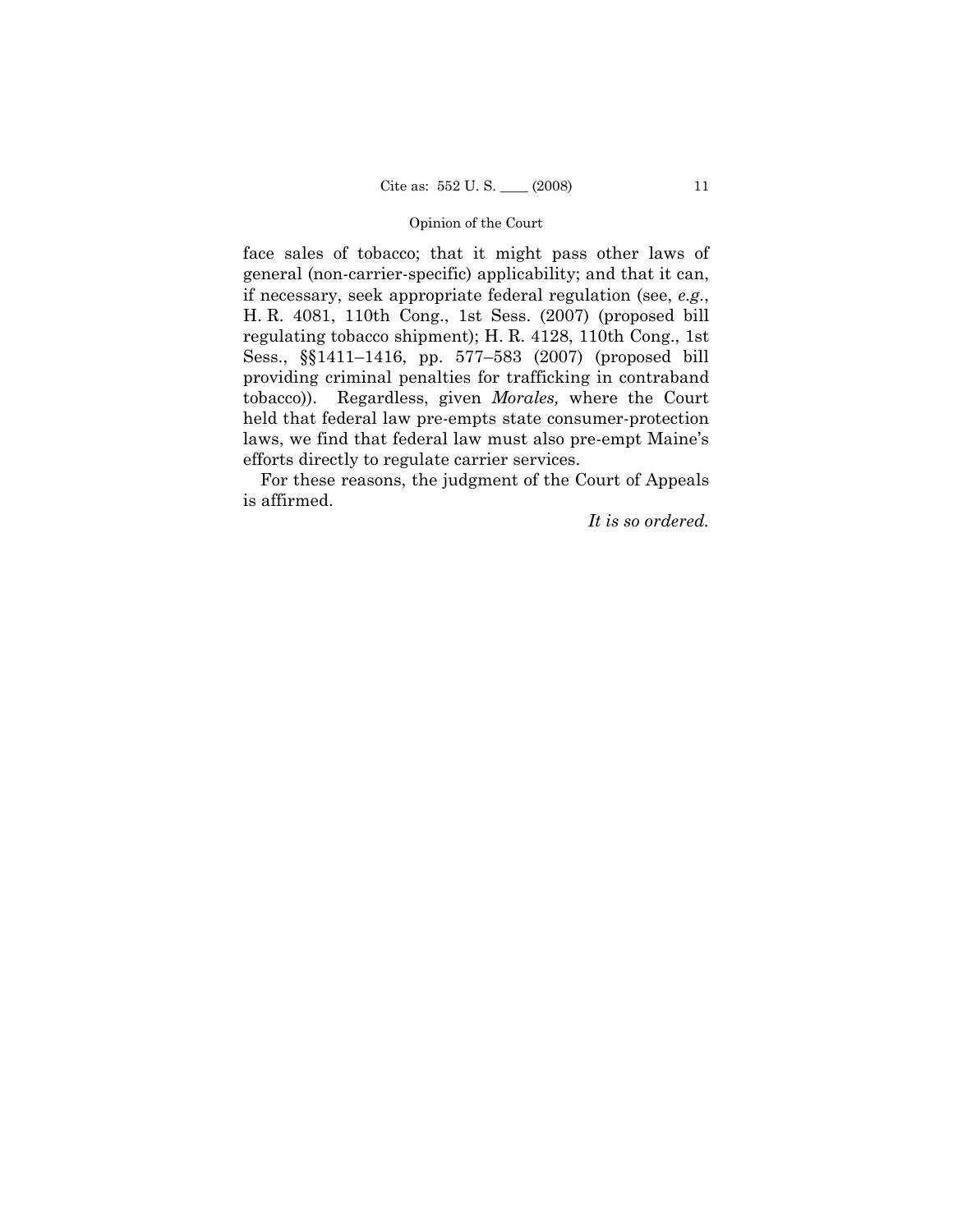GINSBURG, J., concurring

## $\frac{1}{2}$  ,  $\frac{1}{2}$  ,  $\frac{1}{2}$  ,  $\frac{1}{2}$  ,  $\frac{1}{2}$  ,  $\frac{1}{2}$  ,  $\frac{1}{2}$ **SUPREME COURT OF THE UNITED STATES**

## $\frac{1}{2}$  ,  $\frac{1}{2}$  ,  $\frac{1}{2}$  ,  $\frac{1}{2}$  ,  $\frac{1}{2}$  ,  $\frac{1}{2}$ No. 06–457

## G. STEVEN ROWE, ATTORNEY GENERAL OF MAINE, PETITIONER *v.* NEW HAMPSHIRE MOTOR TRANSPORT ASSOCIATION ET AL.

## ON WRIT OF CERTIORARI TO THE UNITED STATES COURT OF APPEALS FOR THE FIRST CIRCUIT

#### [February 20, 2008]

## JUSTICE GINSBURG, concurring.

Today's decision declares key portions of Maine's Tobacco Delivery Law incompatible with the Federal Aviation Administration Authorization Act of 1994 (FAAAA). The breadth of FAAAA's preemption language, 49 U. S. C.  $\S(14501(c)(1)$  and  $41713(b)(4)(A)$ , coupled with our decisions closely in point, *Morales* v. *Trans World Airlines, Inc.*, 504 U. S. 374 (1992), and *American Airlines, Inc.* v. *Wolens*, 513 U. S. 219 (1995), impel that conclusion. I write separately to emphasize the large regulatory gap left by an application of the FAAAA perhaps overlooked by Congress, and the urgent need for the National Legislature to fill that gap.

Tobacco use by children and adolescents, we have recognized, may be "the single most significant threat to public health in the United States." *FDA* v. *Brown & Williamson Tobacco Corp.*, 529 U. S. 120, 161 (2000). But no comprehensive federal law currently exists to prevent tobacco sellers from exploiting the underage market. Instead, Congress has encouraged state efforts. Congress has done so by providing funding incentives for the States to pass legislation making it unlawful to "sell or distribute any [tobacco] product to any individual under the age of 18." Synar Amendment, 106 Stat. 394, 42 U. S. C. §300x–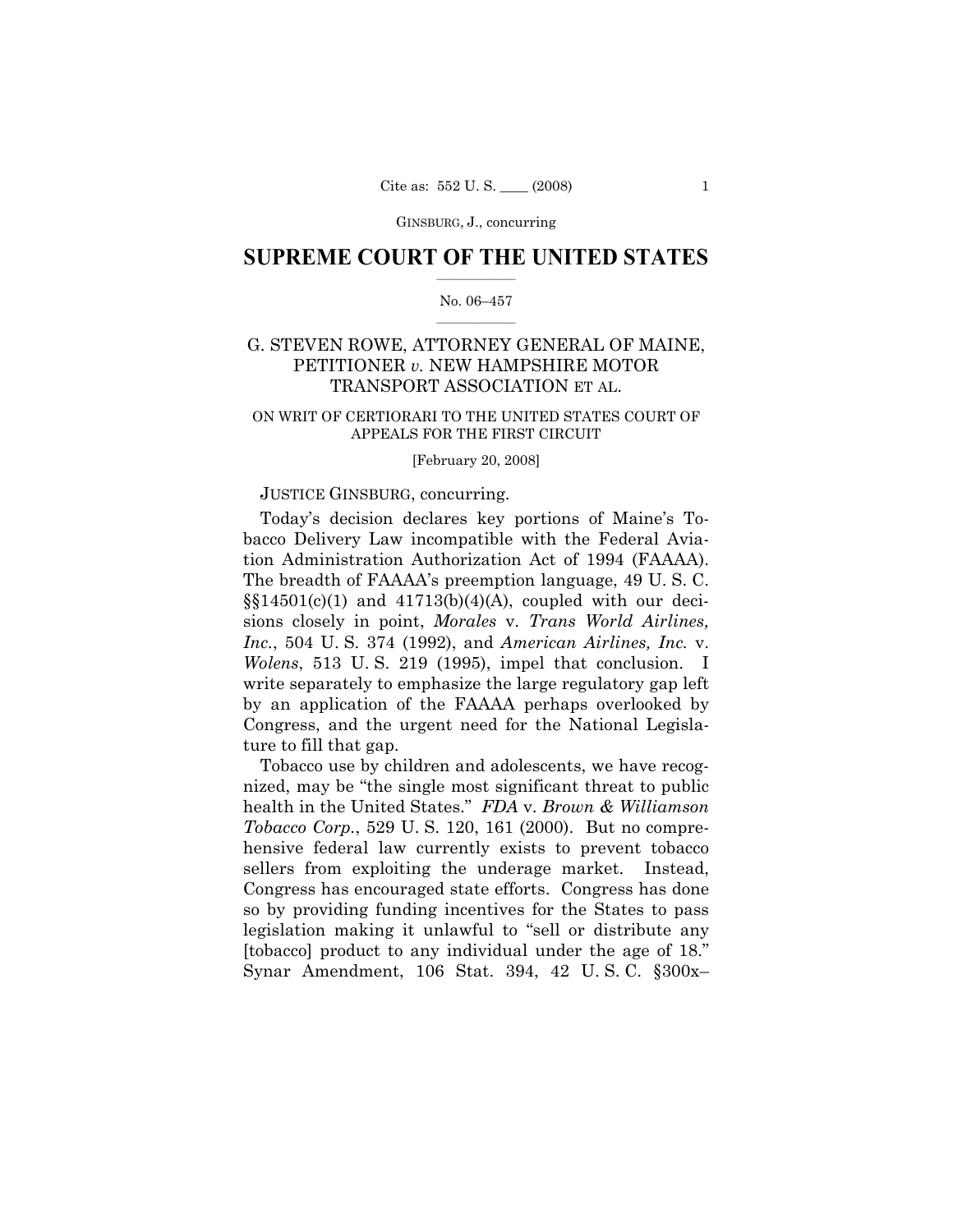## GINSBURG, J., concurring

26(a)(1). See *Lorillard Tobacco Co.* v. *Reilly*, 533 U. S. 525, 552, 571 (2001).

State measures to prevent youth access to tobacco, however, are increasingly thwarted by the ease with which tobacco products can be purchased through the Internet. "As cyberspace acts as a risk-free zone where minors can anonymously purchase tobacco, unrestricted online tobacco sales create a major barrier to comprehensive youth tobacco control." Brief for Tobacco Control Legal Consortium et al. as *Amici Curiae* 10 (footnote omitted). See also Brief for California et al. as *Amici Curiae* 9 ("Illegal Internet tobacco sales have reached epidemic proportions.").

 Maine and its *amici* maintain that, to guard against delivery of tobacco products to children, "the same sort of age verification safeguards [must be] used when tobacco is handed over-the-doorstep as ... when it is handed overthe-counter." Brief for Petitioner 8; Brief for California et al. as *Amici Curiae* 11; Brief for Tobacco Control Legal Consortium et al. as *Amici Curiae* 11–12; cf. Brief for United States as *Amicus Curiae* 16. The FAAAA's broad preemption provisions, the Court holds, bar States from adopting this sensible enforcement strategy. While I join the Court's opinion, I doubt that the drafters of the FAAAA, a statute designed to deregulate the carriage of goods, anticipated the measure's facilitation of minors' access to tobacco. Now alerted to the problem, Congress has the capacity to act with care and dispatch to provide an effective solution.